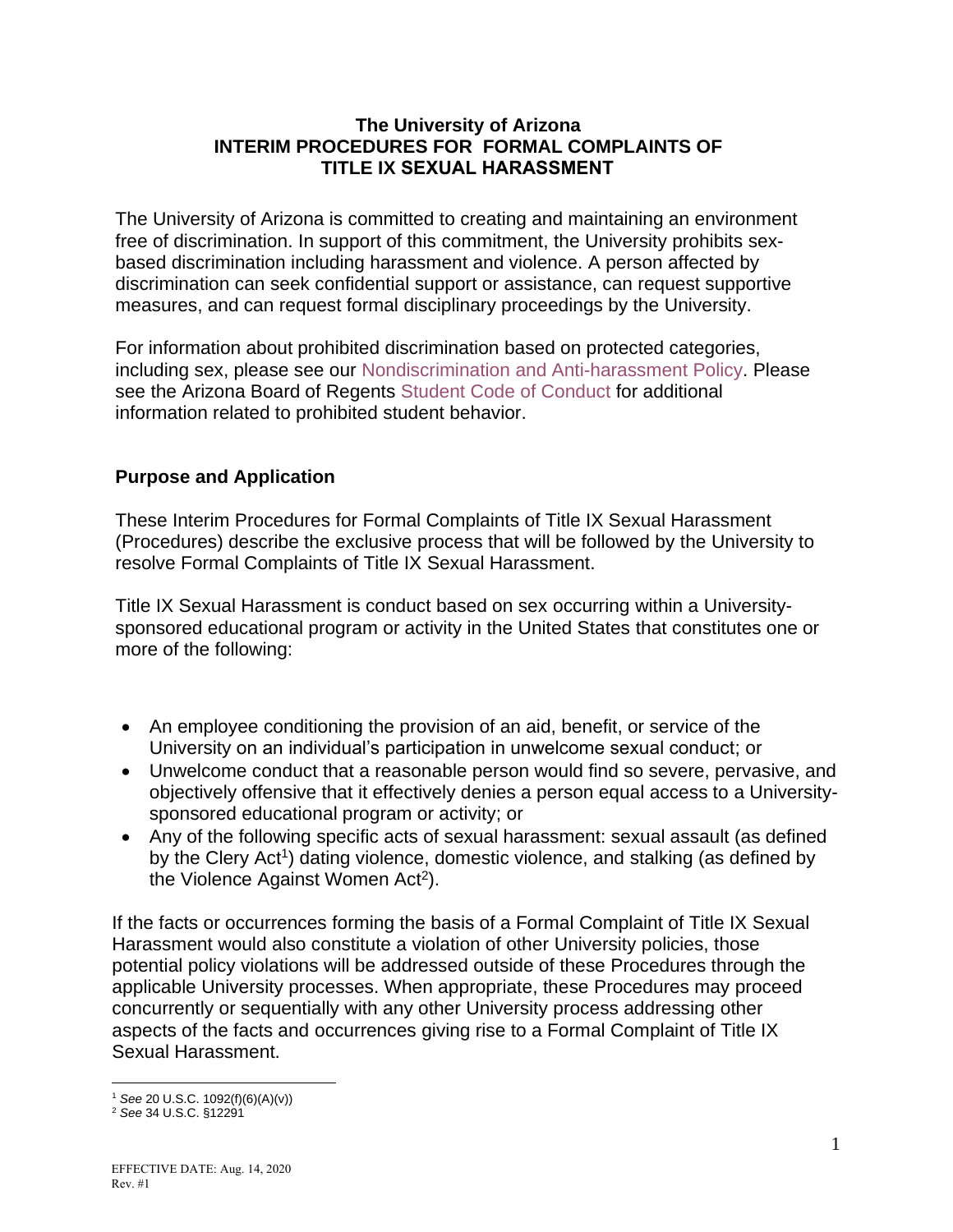The University may amend these Procedures from time to time within its discretion. Amendments may apply to ongoing matters at the time the amendment is made, unless the effect of the amendment is to reduce the rights of either a Complainant or Respondent, in which case the version of these Procedures in effect at the time the Formal Complaint was made will be followed.

### **Supportive Measures**

The University offers a range of resources to students and employees impacted by sex-based discrimination including Supportive Measures. Supportive Measures are designed to restore or preserve equal access to the University's educational and working programs or activities without unreasonably burdening the other party, including measures designed to protect the safety of all parties, the University educational environment, or deter sexual harassment.

- 1. The filing of a Formal Complaint of Title IX Sexual Harassment is not required for Supportive Measures to be provided by the University.
- 2. Supportive Measures are non-disciplinary, non-punitive individualized services, offered as appropriate and reasonably available to Complainants and Respondents and may include: counseling, extension of deadlines or other course-related adjustments, modification of work or class schedules, campus escort services, mutual restrictions on contact between the parties, changes in work or housing locations, leaves of absence, increased security and monitoring of campus areas, and other similar measures.
- 3. Supportive Measures may also include administrative and educational actions that do not unreasonably burden another party. Administrative and educational actions are not disciplinary.
- 4. The University will maintain the confidentiality of any Supportive Measure(s) provided to the extent that doing so does not impair the ability of the University to provide the Supportive Measures.

# **Principles of Investigation and Adjudication**

During each phase of these Procedures, all individuals employed by the University or legally recognized as agents of the University with responsibilities directly related to these Procedures (including the Title IX Coordinator, Deputy Title IX Coordinators, Investigators, and Hearing Officers) will reinforce and affirm the University's commitment to:

- 1. Sharing information about all relevant University policies and these Procedures with Complainants and Respondents.
- 2. Evaluating information and evidence objectively and impartially throughout all phases of the Procedures so that Complainants and Respondents are not disadvantaged due to bias.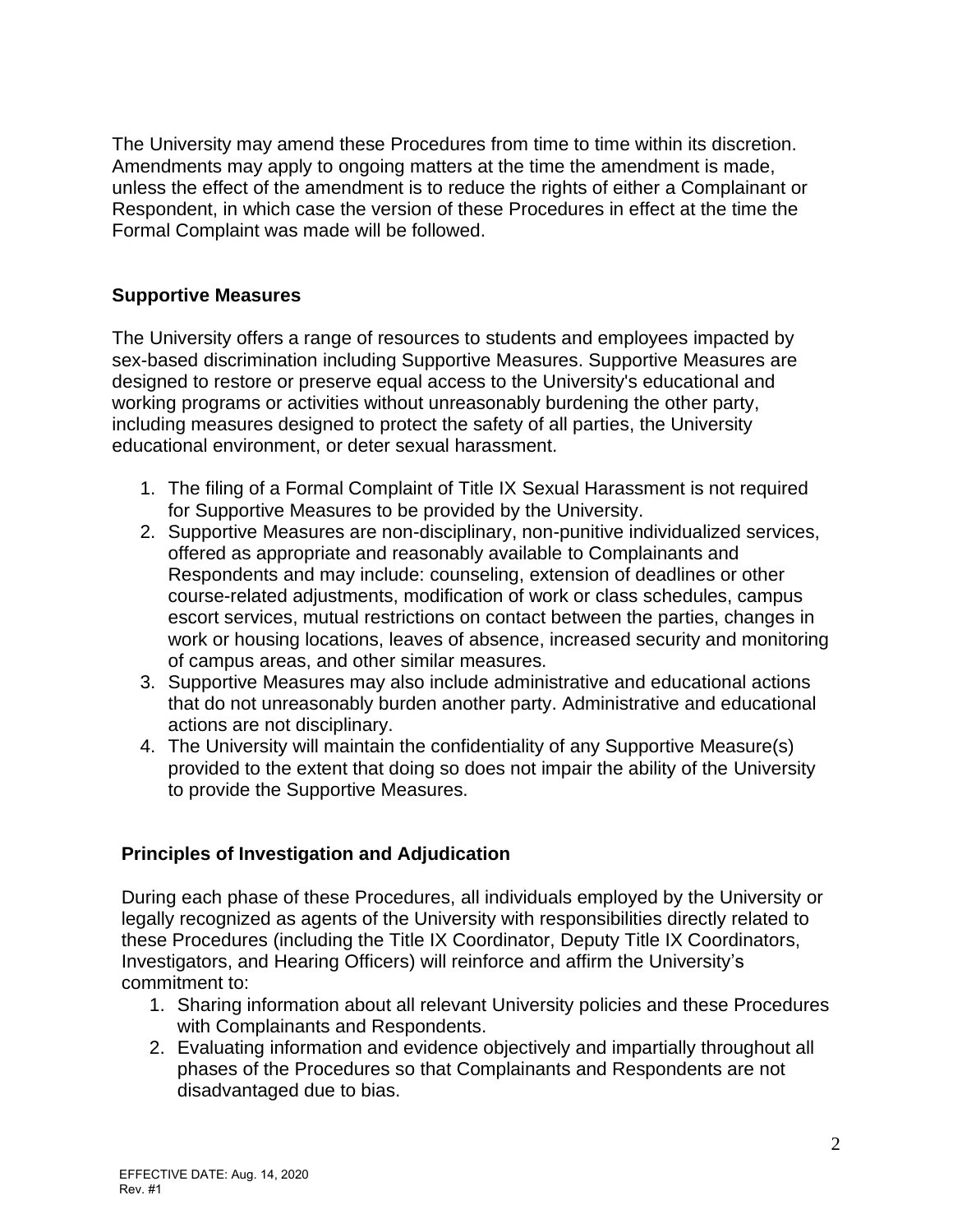- 3. Beginning the investigative process with a presumption that the Respondent is not be responsible for the alleged conduct and to suspend judgment concerning responsibility until all relevant evidence has been considered and a determination is made at the conclusion of the grievance process.
- 4. Avoiding relying on sex or gender stereotypes during the decision-making process.
- 5. Informing Complainants and Respondents that the preponderance of the evidence standard will be applied to make the Determination regarding responsibility and explaining its meaning.
- 6. Providing Complainants and Respondents with the possible range of discipline that may be issued.
- 7. Recognizing legal privileges that apply to Complainants and Respondents unless the privilege has been knowingly waived, including attorney-client and medical privacy privileges.
- 8. Completing the overall decision-making process in a reasonable timeframe while being flexible concerning deadlines when good cause for extensions are presented.
- 9. Providing Complainants and Respondents with information about how to appeal Determinations of responsibility or Dismissal and the grounds for appeal.

# **Privacy and Confidentiality**

The University seeks to maintain and respect the privacy and confidentiality of information obtained during these Procedures to the extent feasible. Disclosure may occur in some circumstances, including for investigation and evidence-gathering purposes and in order to notify individuals of the outcome of an investigation. Other situations where disclosure may occur include, but are not limited to, disclosures permitted by the Family Educational Rights and Privacy Act (FERPA) and required compliance with an obligation imposed on the University by law, or facilitation of other legitimate University processes.

# **Filing a Formal Complaint**

Formal Complaints must be filed directly with the Title IX Coordinator in person, by mail, or by electronic mail. It is strongly encouraged that the Formal Complaint be filed using an online filing form at [equity.arizona.edu/report-concern.](https://equity.arizona.edu/report-concern)

- 1. To file a Formal Complaint of Title IX Sexual Harassment, a Complainant must submit a document (or electronic submission) that contains:
	- a. The Complainant's digital or physical signature;
	- b. An allegation of Title IX Sexual Harassment against a Respondent;
	- c. A statement of what action is being requested; and
	- d. A statement that the Complainant is participating in, or attempting to participate in, a University educational program or activity.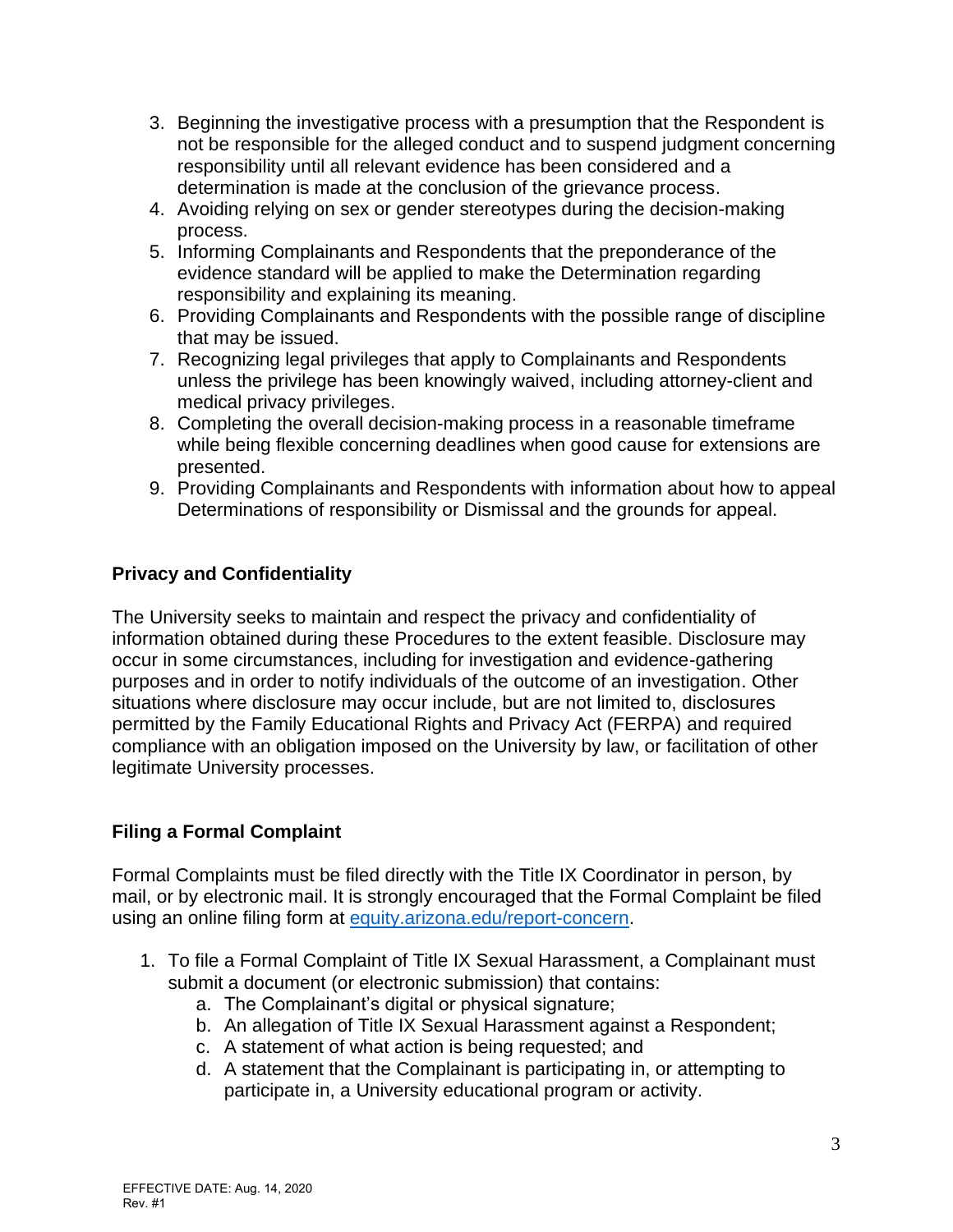- 2. After filing a Formal Complaint, a Complainant may withdraw their Formal Complaint at any time by providing written notice to the Title IX Coordinator.
- 3. The Title IX Coordinator may also sign a Formal Complaint to initiate or continue these Procedures. Signing a Formal Complaint does not make the Title IX Coordinator a Complainant or party.
- 4. If more than one Complainant alleges, or more than one Respondent is subject to allegations of, Title IX Sexual Harassment arising from the same set of facts or occurrences, the Title IX Coordinator may consolidate the Formal Complaints for the remainder of the decision-making process. When consolidation occurs, the parties will be informed in writing.

# **Initial Assessment**

The Title IX Coordinator will make an initial assessment, based on a limited threshold review, as to whether the Formal Complaint of Title IX Sexual Harassment alleges conduct that may be addressed through these Procedures.

- 1. If the Formal Complaint appears to allege conduct that may be addressed through these Procedures, the investigative process will proceed.
- 2. If the initial assessment of a Formal Complaint reveals insufficiencies that can be addressed (e.g., the identity of the Respondent is not provided), the Title IX Coordinator can request additional information from the Complainant to clarify allegations in the Formal Complaint. If the amended Formal Complaint appears to fulfill requirements, the investigative process will proceed.
- 3. If the conduct alleged in the Formal Complaint would not constitute sexual harassment even if proved, did not occur in a University-sponsored educational program or activity, or did not occur against a person in the United States, the Formal Complaint must be dismissed. A mandatory dismissal does not mean that the University cannot or will not review and respond to the alleged behavior under other applicable University policies and processes. In those cases, the Title IX Coordinator will refer the matter as is appropriate.
- 4. If the Formal Complaint is dismissed the Complainant will receive an explanation in writing, including information regarding the appeal process, referrals to other appropriate administrative units or University officials, and resources available to assist the Complainant.

# **Interim Actions**

The University may remove a student or employee from a University education program or activity after conducting an individualized assessment of safety factors to determine whether an immediate threat to the physical health or safety of any student or other individual arising from the allegations of Title IX Sexual Harassment justifies removal.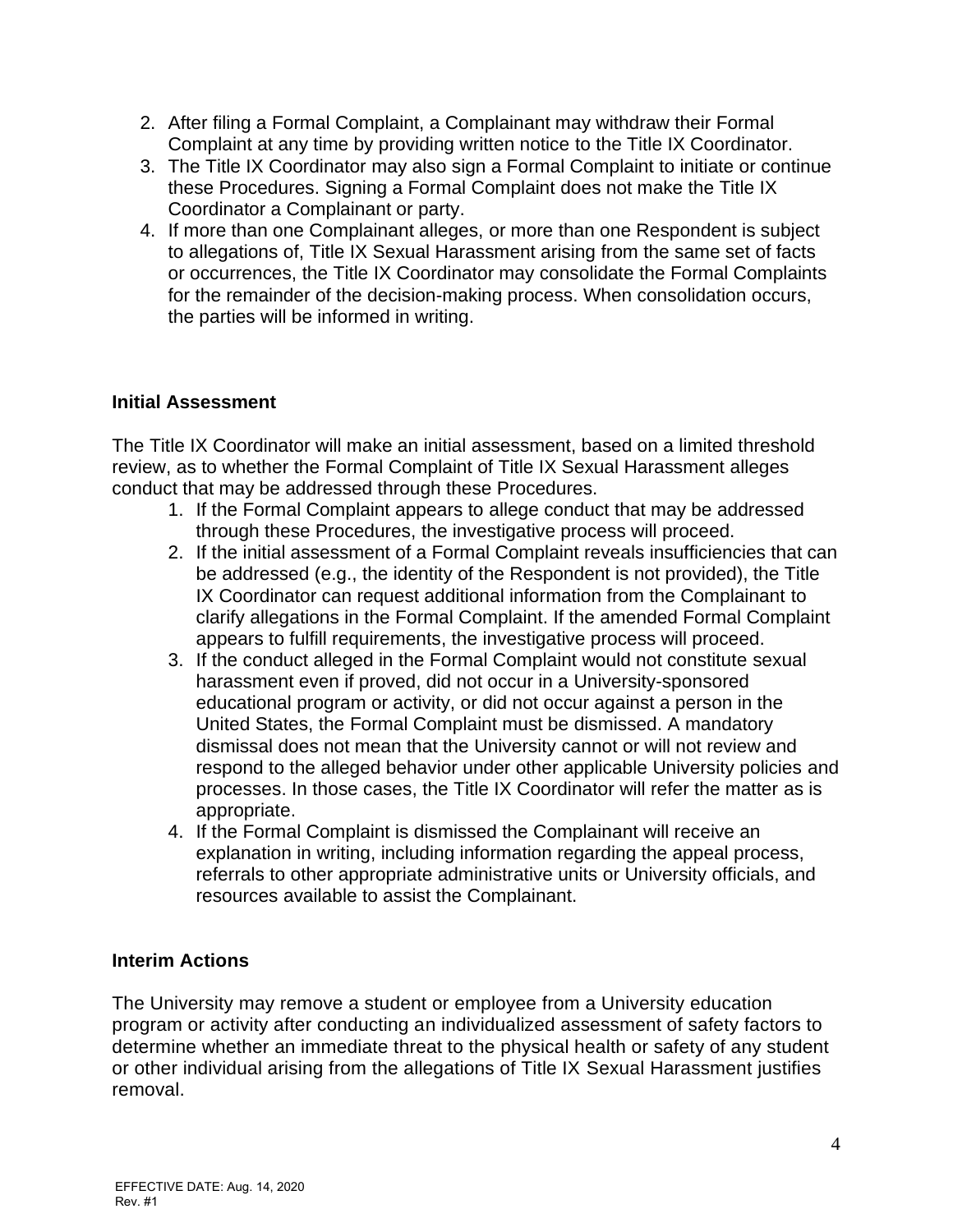# **Emergency Removal**

- 1. Both Complainant and Respondent will receive notice of the Emergency Removal which shall include the terms of the removal and notice of the right to challenge the decision immediately following the removal.
- 2. A challenge to an Emergency Removal must occur no later than five (5) days following the effective date of the removal.
- 3. Each party will be notified of any challenge and given two (2) days to submit any written response to the challenge.
- 4. The University will determine whether the removal should remain in place or be lifted.
- 5. The Emergency Removal decision and appeal will take no more than twenty (20) days from the date of the notice of the removal.
- 6. If upheld, the Emergency Removal will remain in effect until the decisionmaking process is concluded or the reasons for imposing the emergency removal no longer exist.
- 7. A Title IX Coordinator, Investigator, or Decision-Maker may have a role in the Emergency Removal process as long as such a role does not result in a conflict of interest or bias with respect to the grievance process.

# **Administrative Leave**

An employee Respondent may be placed on administrative leave during the Title IX investigation and adjudication process in accordance with applicable University employment policies and practices.

# **Notice of Allegation**

Upon confirmation of receipt of a Formal Complaint, the Title IX Coordinator or designee will provide written notice to the Complainant and Respondent (Notice) containing:

- 1. A link to the University's Nondiscrimination and Anti-harassment Policy and these Procedures.
- 2. The allegations of sexual harassment made by the Complainant including the identities of those involved in the incident, the conduct that is alleged to have been sexual harassment, and the date and location of the conduct, if known.
- 3. A statement informing the parties that employees and students are required to attend any meeting scheduled under these Procedures. While attendance is required, students and employees are not required to participate in meetings under this process. If an individual chooses to participate in the process, they must do so by providing truthful information. Providing false or misleading information in this process may result in disciplinary action under other University policies.
- 4. A statement that the Complainant and Respondent may have an advisor of their choice who may be, but is not required to be, an attorney, and that they, or their advisors, may inspect and review evidence under these Procedures.
- 5. The Notice shall be sent to both parties at least three (3) days prior to any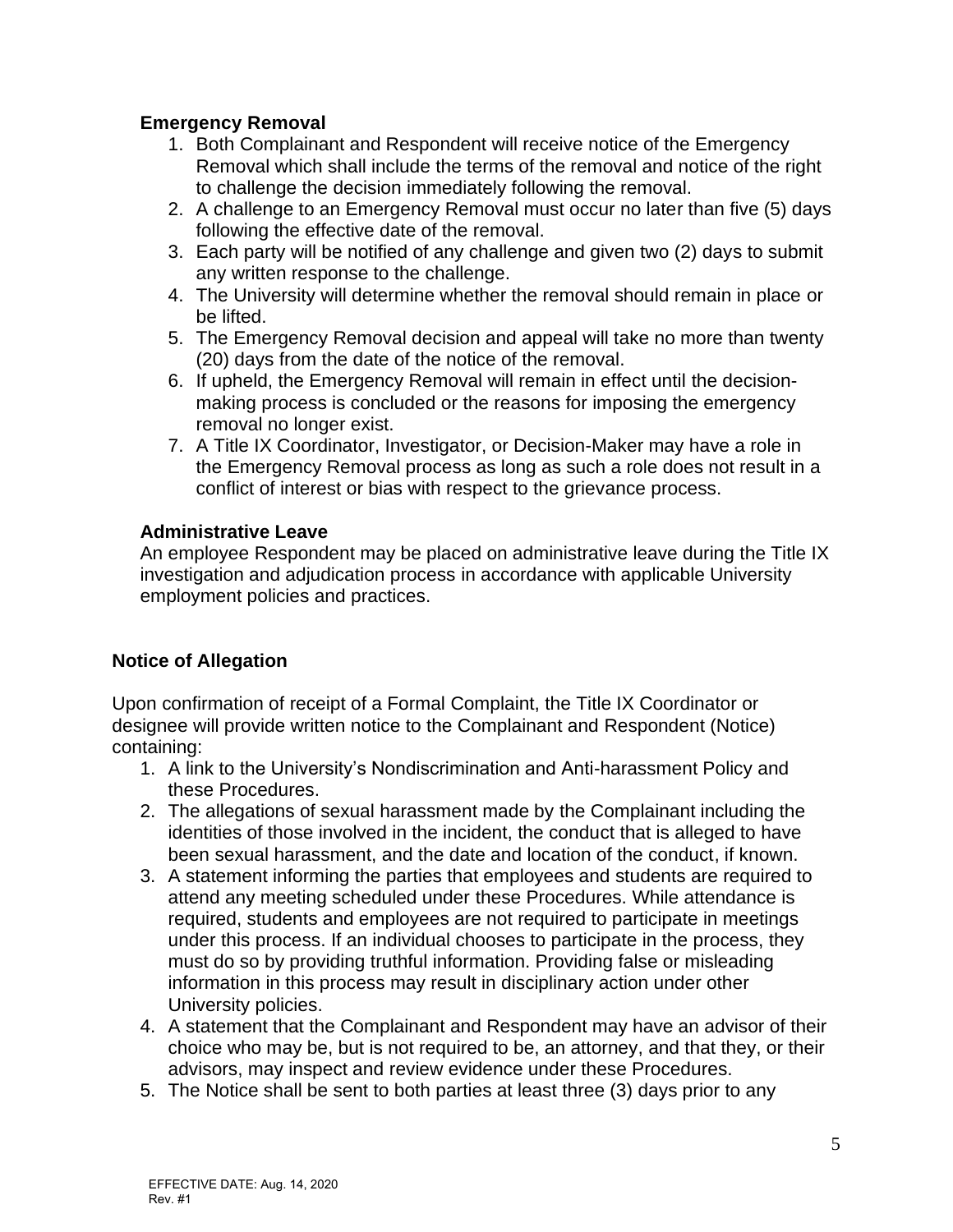scheduled interview in order to allow Complainant and Respondent sufficient time to prepare a response and attend the meeting.

- 6. A statement that all evidence directly related to the Formal Complaint will be shared with both parties.
- 7. A statement that the standard of review is preponderance of evidence and that the University has the burden of proof.
- 8. A statement that the Respondent is presumed not responsible until a Determination of responsibility is made after a hearing.
- 9. A statement that there is no restriction on the ability of either party to discuss the allegations under investigation or their own knowledge of facts to gather and present relevant evidence throughout the investigation and adjudication process.
- 10.A statement that if, in the course of an investigation, additional allegations about the Complainant or Respondent are identified, that were not included in the notice already provided, an additional notice of allegations (supplemental notice) to the parties whose identities are known will be provided.
- 11.A statement that if the Formal Complaint must be dismissed, the allegations may be investigated under the Student Code of Conduct, Nondiscrimination and Anti-harassment Policy, or other applicable University policy.

# **Investigation Process**

The Investigator will:

- 1. Gather evidence sufficient for the Hearing Officer to reasonably determine after a Hearing whether the Respondent is responsible for the alleged sexual harassment based on the preponderance of the evidence.
- 2. Provide Complainant and Respondent with written notice of the date, time, location, participants, and purpose of any meeting or interview that includes Complainant or Respondent allowing sufficient time for the Complainant or Respondent to meaningfully participate.
- 3. Provide Complainant and Respondent with the same reasonable opportunities to meet with the Investigator, present witnesses, including fact and expert witnesses, and any other evidence.
- 4. Allow the Complainant and Respondent to discuss the allegations, gather evidence, or present relevant evidence to the Investigator at any point during the investigation.
- 5. Provide Complainant and Respondent with an equal opportunity to reasonably inspect or review any relevant evidence obtained by the Investigator during the investigation.
- 6. Allow the Complainant and Respondent to have an advisor of their choice.
- 7. Complete the investigation within ninety (90) days of receiving the Formal Complaint unless the complexity of the allegations, facts, or evidence, or other cause for an extension exists. When an extension is necessary, the Investigator will inform the Complainant and Respondent of the extension in writing.
- 8. Provide Complainant and Respondent equal opportunity to inspect and review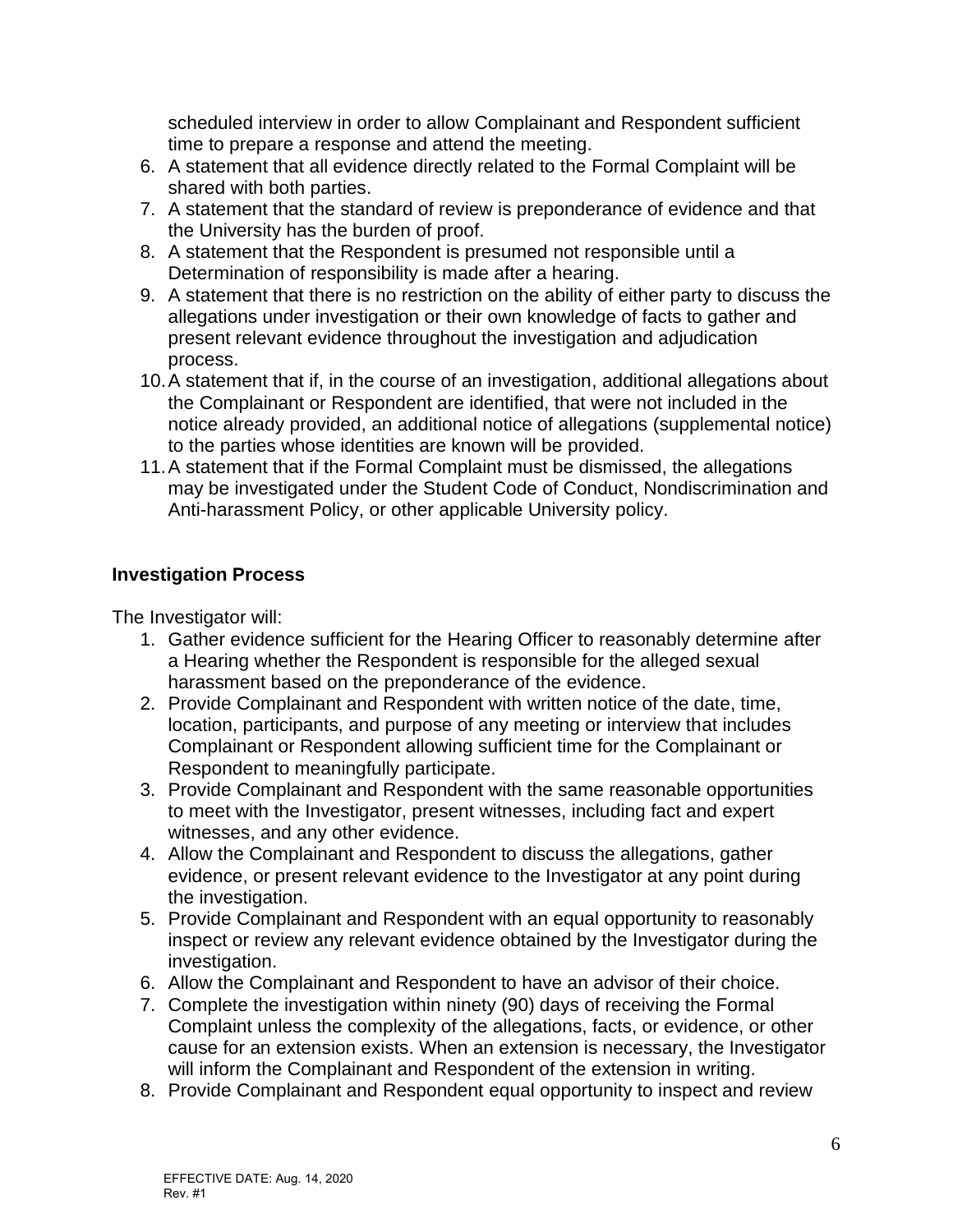any evidence obtained by the Investigator as part of the investigation of the Formal Complaint that is directly related to the allegations raised at least ten (10) days prior to the Investigator completing the Investigative Report. If the Complainant or Respondent respond to the evidence in writing, the Investigator will consider that response prior to completing the initial Investigative Report.

#### **Investigative Report**

At the conclusion of the investigation, and at least ten (10) days prior to the Hearing, the Investigator will provide a written report to Complainant and Respondent, and their advisors, that fairly summarizes the relevant evidence and includes a description of the procedural steps taken from the receipt of the formal complaint through the completion of the investigative report.

### **Response to Investigative Report**

After receipt of the initial Investigative Report, the Complainant and Respondent may provide a written response to the Title IX Coordinator within five (5) days. The response should provide reasons for disagreement with the Investigative Report. The investigator will make any necessary revisions and finalize the Investigative Report. All party responses to the initial Investigative Report will be included in the investigation file. The Investigator will send a copy of the final Investigative Report to the Hearing Officer who will conduct the hearing.

# **Hearing**

A Hearing Officer will preside over the hearing. The Hearing Officer will make all decisions concerning how the Hearing will be conducted with the following requirements included:

- 1. The Hearing Officer will provide the Complainant and Respondent with written notice of the assignment and direction as to the time, place, nature of the hearing, the specific allegations made, and any pre-hearing process for the Hearing. The Notice, which will be provided to the parties no less than twenty (20) days prior to the date set for the hearing, will include the other requirements described in this section, include a copy of the Investigative Report, and affirm that the Hearing is being conducted under 34 C.F.R. Part 106.45, Arizona Board of Regents policy, and these procedures. The notice will be directed to the Complainant and Respondent's University e-mail addresses.
- 2. No later than five (5) days prior to the hearing Complainant and Respondent will identify their expected hearing attendees, including any advisor, and their expected witnesses (including themselves) and indicate the witnesses expected sequence. The disclosure will be supplied to the other party. The parties are not bound by their disclosures but should submit any information in good faith.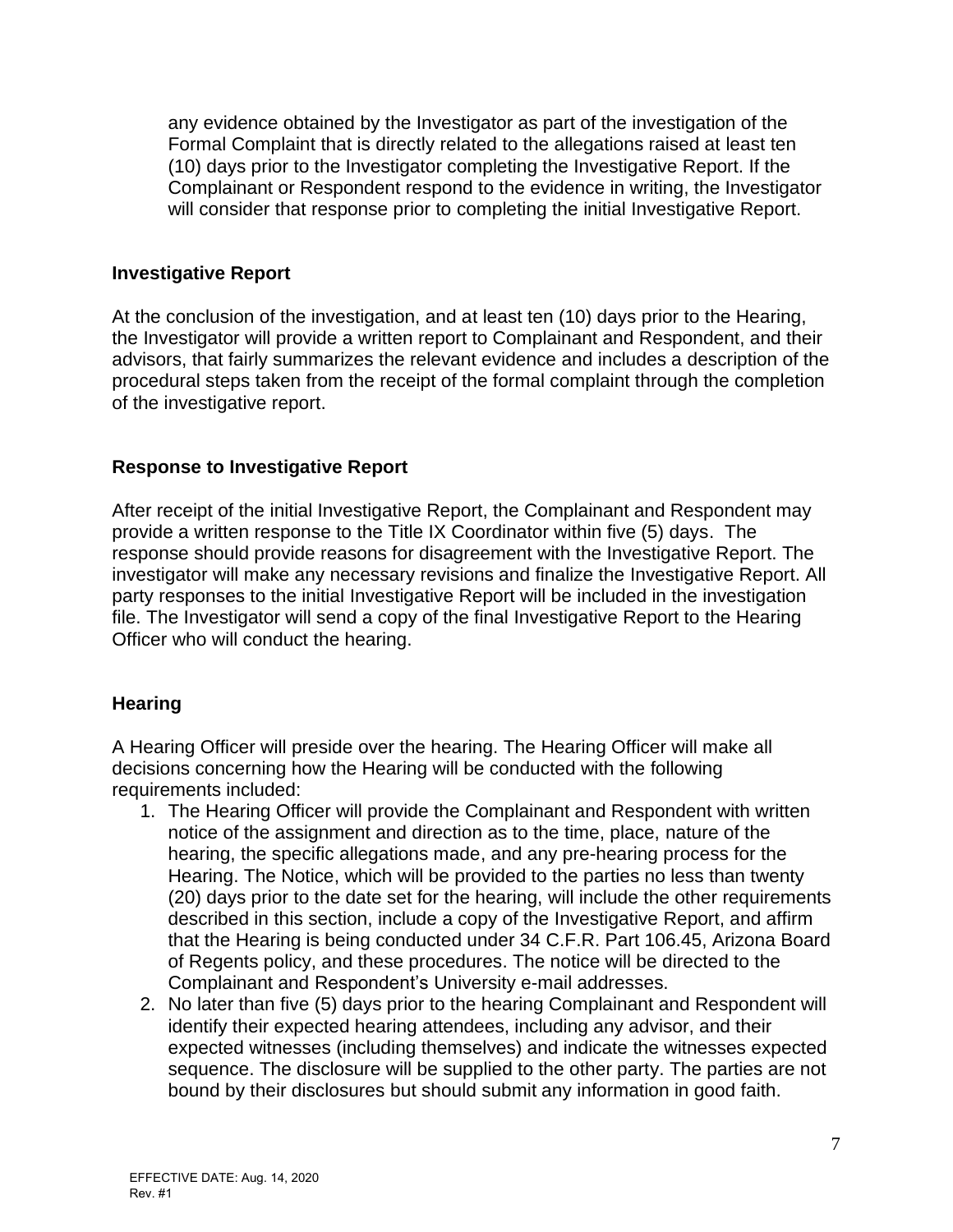- 3. If the Complainant or Respondent does not have an advisor for the Hearing, the Title IX Coordinator will provide a Hearing Advisor to Complainant or Respondent without fee or charge solely to conduct cross-examination on behalf of Complainant or Respondent.
- 4. Complainant and Respondent are not permitted to ask questions of the other party or witnesses and must consult with, rely on, and direct their advisors to ask questions on behalf of the Complainant and Respondent.
- 5. The advisors for the Complainant and Respondent will be permitted to ask relevant questions of the other party and witnesses, including those that challenge credibility.
- 6. The Hearing Officer has the authority to exclude any question asked by the advisors for Complainant or Respondent as being irrelevant, but if the Hearing Officer chooses to exclude a question, the Hearing Officer must explain to the participants the reasons why the question is irrelevant.
- 7. Questions about the Complainant's sexual predisposition or prior sexual behavior are not relevant, unless such questions about prior sexual behavior are asked to prove that someone other than Respondent committed the sexually harassing conduct alleged by Complainant, or if the questions asked concern the Respondent's interaction with Complainant and are to prove consent by Complainant.
- 8. Advisors are not permitted to make factual or legal arguments on behalf of Complainant and Respondent to the Hearing Officer.
- 9. If the Complainant or Respondent, or any witness, refuses to subject themselves to cross-examination, the Hearing Officer must not rely on any statements from that party or witness in reaching the decision determining responsibility. However, the Hearing Officer cannot infer that the refusal, or the absence, of a party or witness at the Hearing itself creates a reason to doubt all of the other relevant evidence objectively.
- 10.The Hearing must be "live" meaning that the parties and their advisors will participate in person or virtually for all parts of the Hearing.
- 11.The Complainant or Respondent may request in writing prior to the Hearing that the Complainant and Respondent be in separate rooms during the Hearing with technology enabling the participants in the Hearing to see and hear each other. If this request is made, the Hearing Officer will ensure the appropriate technology and support is provided to comply with this request.
- 12.The Hearing Officer may choose to conduct the Hearing, or any portion of the Hearing, virtually as long as the technology used ensures that participants can see and hear each other, their advisors, the Hearing Officer, and the witnesses.
- 13.The Hearing Officer will ensure that an audio/visual recording, or transcript, of the Hearing will be made and that Complainant and Respondent will have access to the recording or transcript.
- 14.Other than these requirements, the Hearing Officer has the discretion and authority to conduct the Hearing as the Hearing Officer sees fit with due consideration of treating the Complainant and Respondent equitably concerning the presentation of relevant evidence. This may include conducting any prehearing conferences or communications as necessary. The Hearing Officer may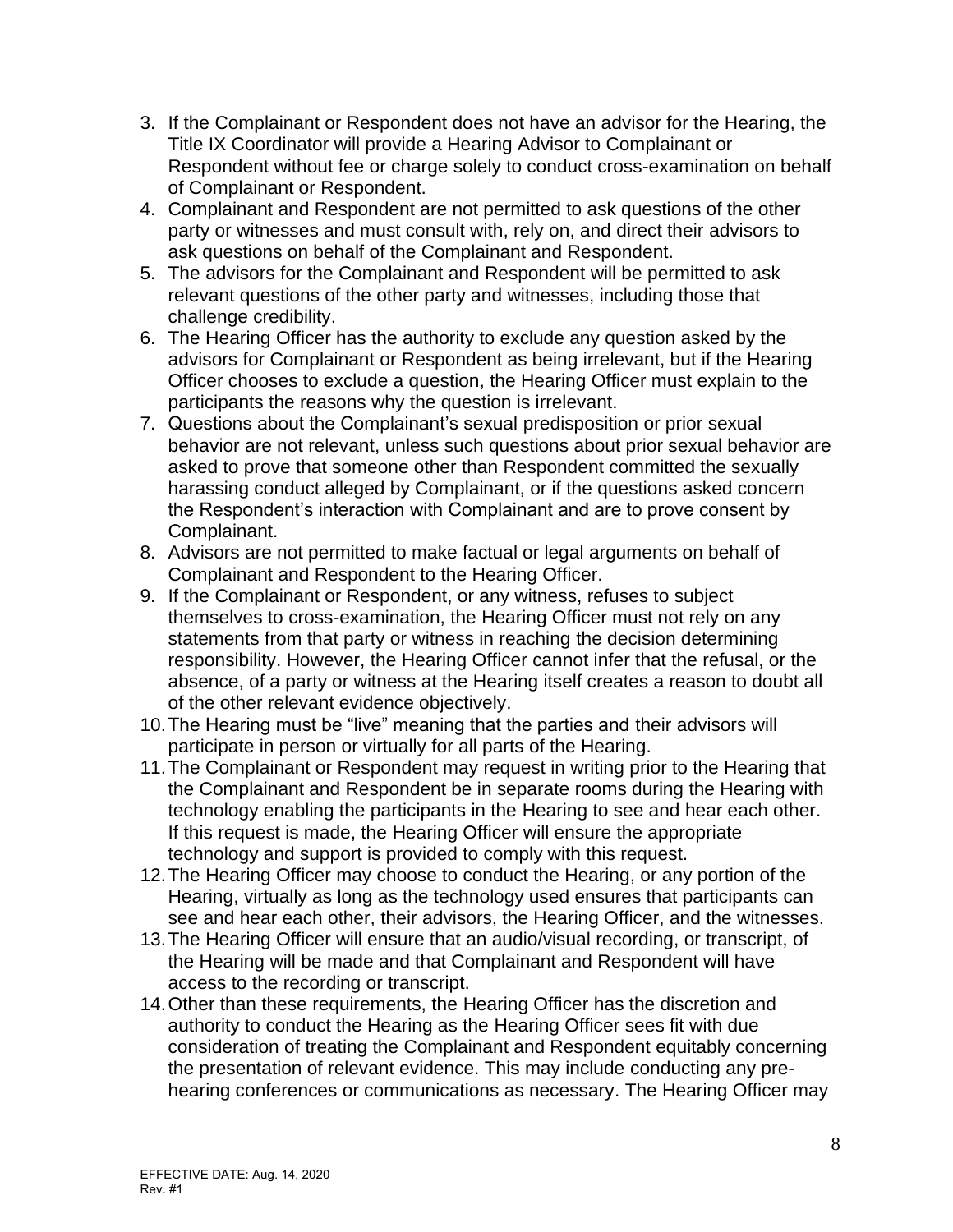assign a technical assistant or other person to organize and facilitate the Hearing process.

# **Hearing Officer's Determination Regarding Responsibility**

The Hearing Officer will simultaneously issue to Complainant and Respondent a written Determination regarding responsibility within twenty (20) days after the conclusion of the Hearing. The Determination will include:

- 1. The allegations of sexual harassment in the Formal Complaint or any supplemental notice.
- 2. A description of the procedural steps taken from receipt of the Formal Complaint, including notifications, dates of meetings or interviews, site visits, and methods used to gather evidence during the investigation, and the Hearing.
- 3. A statement of the standard of evidence used (preponderance of the evidence).
- 4. Findings of fact.
- 5. Conclusions regarding the application of the alleged violations to the facts.
- 6. A statement concerning the reasoning for determining responsibility, or lack of responsibility, for each allegation of sexual harassment in the Formal Complaint or supplemental notice.
- 7. A statement of any disciplinary sanctions for a Determination of responsibility including rationale.
- 8. A statement whether remedies designed to restore or preserve equal access to a University educational program or activity will be provided to the Complainant and that the Title IX Coordinator is responsible for promptly implementing remedies.
- 9. The procedures outlined for an Appeal of the Determination regarding responsibility and a statement that the Determination regarding responsibility is the final adjudication action unless Complainant or Respondent chooses to Appeal.

#### **Dismissal of Formal Complaint Mandatory Dismissal**

- 1. A Mandatory dismissal may occur at any time during these Procedures.
- 2. If a Formal Complaint is filed, the Title IX Coordinator will initiate an investigation if the Formal Complaint appears to allege conduct that may be addressed through these procedures based on the Title IX Coordinator's limited threshold review.
- 3. If the conduct alleged in the Formal Complaint would not constitute Title IX Sexual Harassment even if proved, did not occur in a University educational program or activity, or did not occur in the United States, the Title IX Coordinator must dismiss the Formal Complaint prior to investigation.
- 4. If at any point following the initiation of investigation it is determined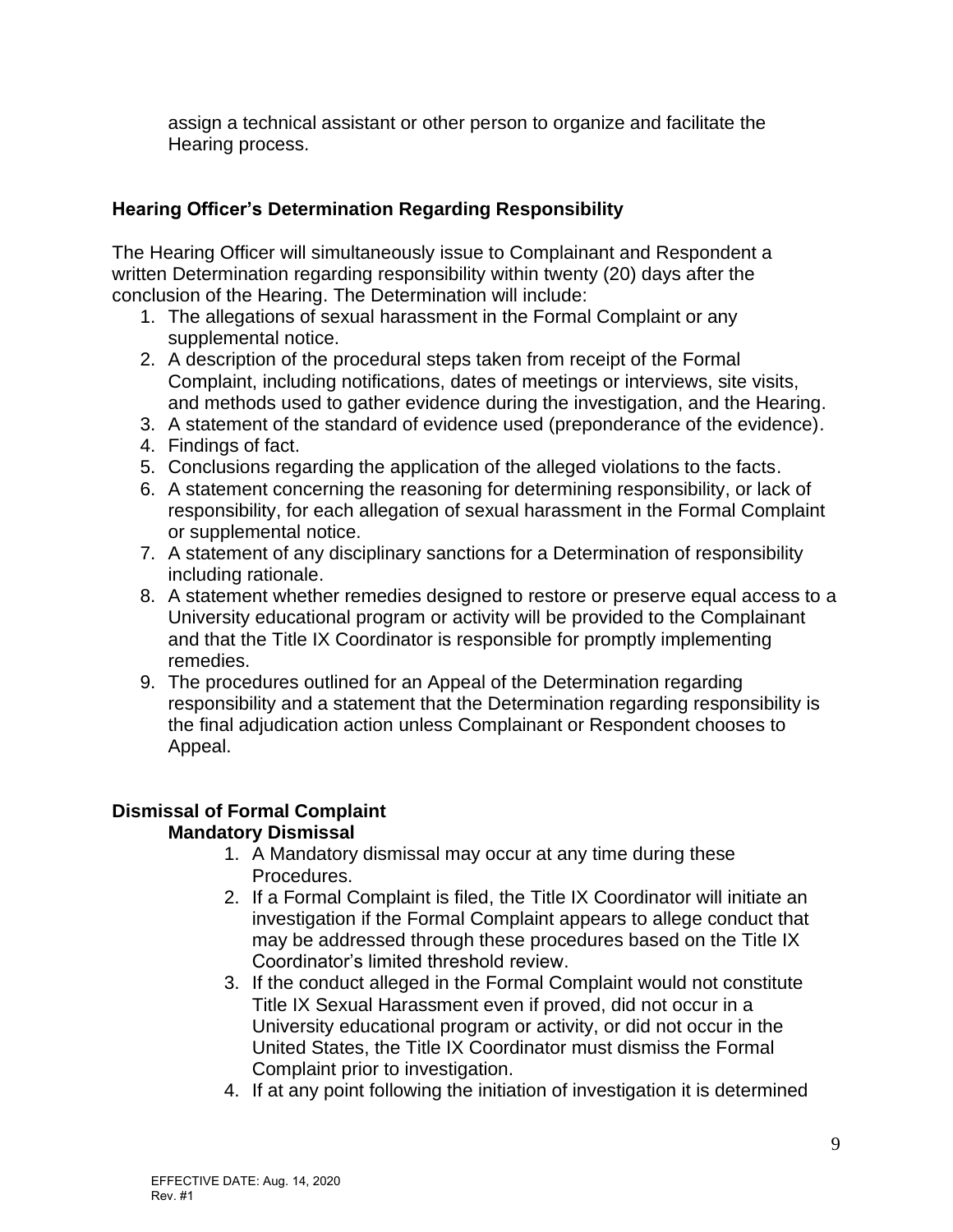that the conduct alleged in the Formal Complaint would not constitute sexual harassment even if proved, did not occur in a University educational program or activity, or did not occur in the United States, the Title IX Coordinator must dismiss the Formal Complaint.

- 5. A written notice of dismissal will be simultaneously communicated to the Complainant and Respondent and include a rationale and information of appeal options.
- 6. A written notice of dismissal will include a statement that the Dismissal does not prevent the Complainant from seeking rights and remedies under another University policy or process.
- 7. The Dismissal may be appealed as outlined below by providing a written Appeal of the Dismissal to the Provost and Title IX Coordinator within ten (10) days of the Dismissal.

# **Complainant Withdrawal**

1. If the Complainant notifies the Title IX Coordinator in writing that they wish to withdraw the Formal Complaint at any point in the decisionmaking process, the Title IX Coordinator may dismiss the Formal Complaint.

# **Appeal of a Determination or Dismissal**

The only grounds for appeal are:

- 1. A Procedural irregularity that affected the outcome.
- 2. New evidence exists that was not reasonably available at the time the Determination of responsibility or Dismissal was made that would affect the outcome of the matter.
- 3. The decision was not reasonably justified by the evidence or was contrary to law.
- 4. Excessive severity of the disciplinary sanction.
- 5. The Title IX Coordinator, Investigator, Hearing Officer or Decision-maker had a conflict of interest or bias for or against a party that affected the outcome.

# **Procedures for Appeal**

- 1. If Complainant or Respondent chooses to file an Appeal of a Determination of responsibility or Dismissal, the Complainant or Respondent must provide a Written Statement of Appeal to the Provost and Title IX Coordinator within ten (10) days of the Determination or Dismissal.
- 2. The Written Statement of Appeal must include the grounds for the Appeal and describe the relevant evidence supporting the specific grounds for the Appeal.
- 3. If the grounds for Appeal is to consider new evidence that was not reasonably available to the appealing party at the time the Determination of responsibility or Dismissal was made that would affect the outcome of the matter, the Appeal must include such information which may be included as an attachment to the Written Statement of Appeal.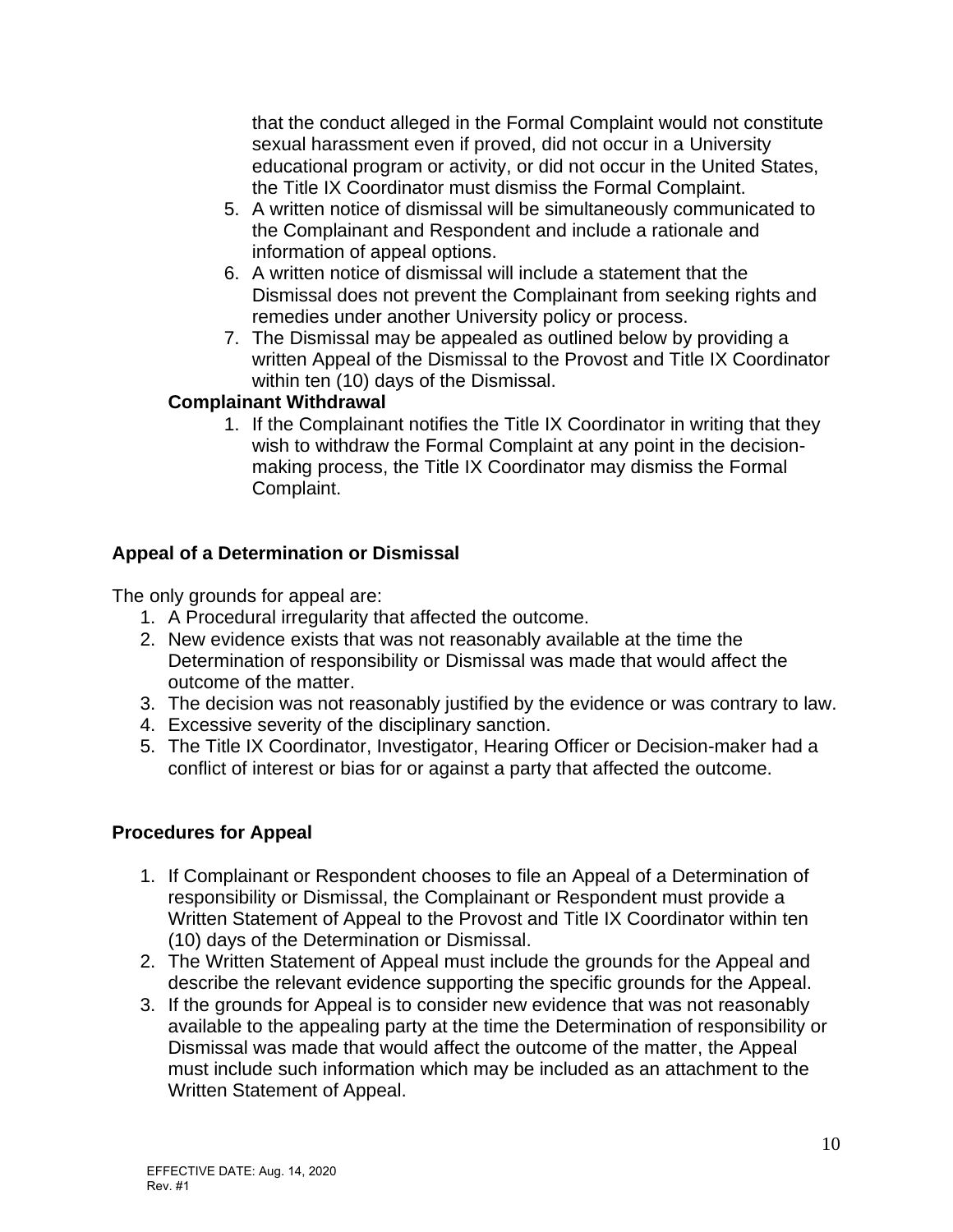- 4. The Title IX Coordinator retains discretion to verify and/or waive minor procedural variations in the timing and content of the Appeal submission. If the Title IX Coordinator exercises this discretion, the Complainant and Respondent will receive a written explanation for the action and reason(s) for the action.
- 5. Upon receipt of a timely Appeal, the Title IX Coordinator or designee will provide the other party with notification of the Appeal.
- 6. The Title IX Coordinator or designee will provide the party who is not seeking Appeal with the Written Statement of Appeal, including any attachments.
- 7. The party not seeking Appeal will then have ten (10) days after receipt of the Written Statement of Appeal to provide the Provost and the Title IX Coordinator with a Response to the Written Statement of Appeal that requests affirmation of the Determination of responsibility or Dismissal and/or responds to the submitted Appeal.
- 8. Within twenty (20) days of receiving the Response to Written Statement of Appeal, the Provost or designee will provide a written decision to Complainant and Respondent explaining the rationale for the decision. The Appeal Decision of the Provost or designee is final.

### **Terms as used in these Procedures:**

### **Advisor**

An individual selected by a Complainant or Respondent to advise them. The advisor may be an attorney, and will conduct cross-examination during a live hearing.

# **Complainant**

An individual who is alleged to be the victim of conduct that could constitute Title IX Sexual Harassment as addressed by these Procedures.

# **Consent**

Consent in the context of sexual activity means informed and freely given words or actions that indicate a willingness to participate in mutually agreed upon sexual activity. Consent may not be inferred from: 1) silence, passivity or lack of resistance, 2) a current or previous dating or sexual relationship, 3) acceptance or provision of gifts, meals, drinks, or other items, or 4) previous consent to sexual activity. Consent may be withdrawn during sexual activity. Consent to one form of consensual sexual activity does not imply consent to any other form of sexual activity. Consent may not be obtained through physical force, violence, duress, intimidation, coercion, or an express or implied threat of injury. Consent may never be given by a person who is: incapacitated (by drugs, alcohol or otherwise), unconscious, asleep, or otherwise physically or mentally unable to make informed, rational judgments. The use of alcohol or drugs does not diminish one's responsibility to obtain consent and does not excuse conduct. Consent cannot be given by someone who, by virtue of age, circumstances, or other factors, is deemed by law to be incapable of giving consent.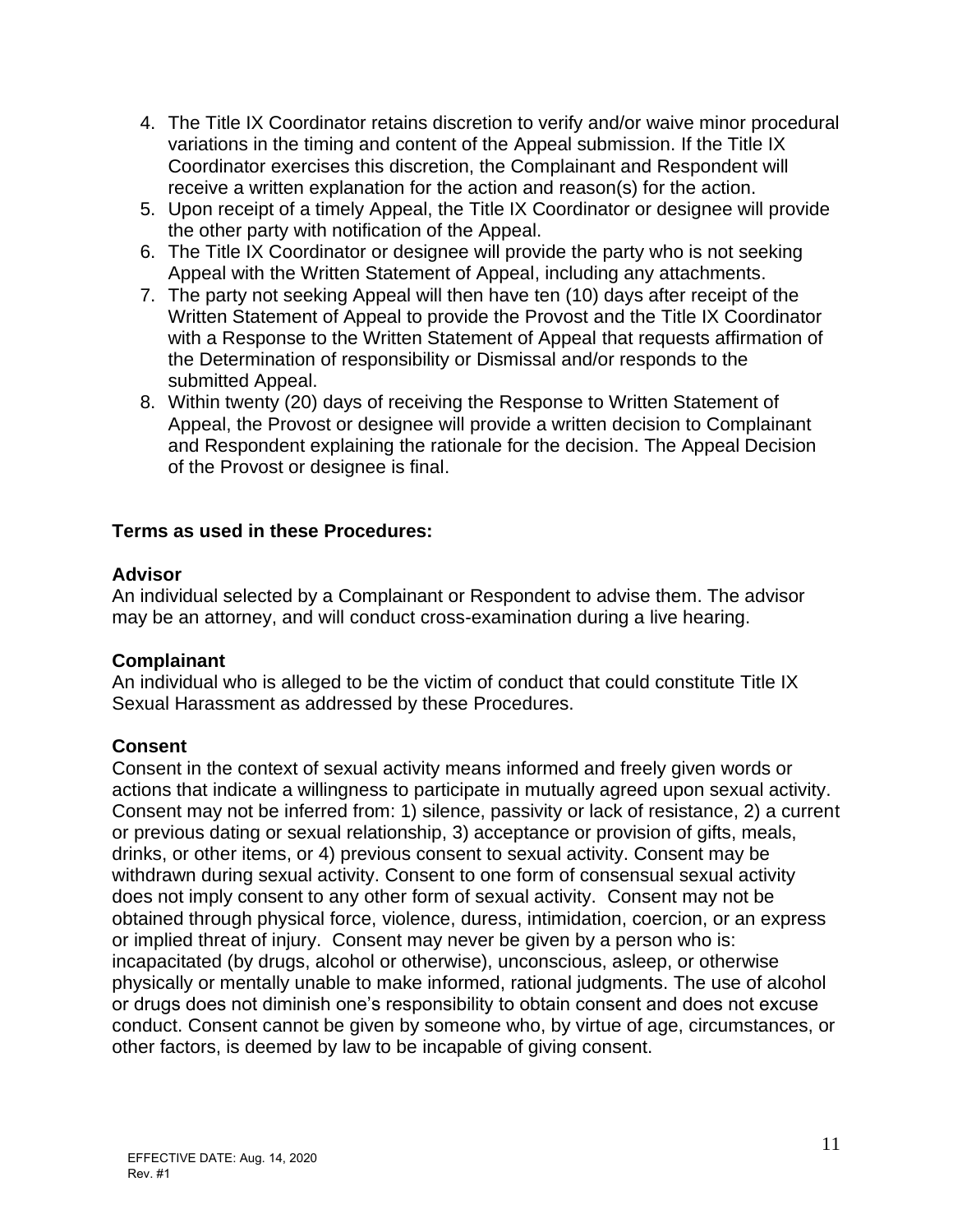#### **Dating Violence**

Violence committed by a person who is or has been in a social relationship of a romantic or intimate nature with the Complainant. The existence of such a relationship shall be determined based on the information available and consideration of the following factors: 1) the length of the relationship, 2) the type of relationship, and 3) the frequency of interaction between the persons involved in the relationship.

### **Days**

Day means a university business day, not including Saturday, Sunday or a universityrecognized holiday, or any day the university is closed or there is a break in the academic calendar.

### **Domestic Violence**

Conduct that would meet the definition of a felony or misdemeanor crime of violence committed:

- a. by a current or former spouse or intimate partner of the Complainant, by a person who is cohabitating with, or who has cohabitated with, the Complainant as a spouse or intimate partner, by a person similarly situated to a spouse of the Complainant under the domestic or family violence laws of an applicable jurisdiction;
- b. by a person with whom the Complainant has a child in common or either party is pregnant by the other party;
- c. by a person residing or having resided in the same household;
- d. where a Complainant is related to the Respondent or the Respondent's spouse by blood or court order as a parent, grandparent, child, grandchild, brother or sister or by marriage as a parent-in-law, grandparent-in-law, stepparent, stepgrandparent, stepchild, step-grandchild, brother-in-law or sister-in-law; or
- e. where a victim is a child who resides or has resided in the same household as the Respondent and is related by blood to a former spouse of the Respondent or to a person who resides or who has resided in the same household as the Respondent.

#### **Educational program or activity**

Locations, events, or circumstances in the United States over which the University exercises substantial control over both the Respondent and the context in which the sexual harassment occurs, including employment, and also includes any building owned or controlled by a student organization that is officially recognized by the University.

#### **Hearing Advisor**

An individual provided by the University to the Complainant or Respondent to conduct cross-examination during a live hearing.

#### **Range of Discipline**

Disciplinary sanctions issued to a student may range from removal from a University educational program or activity to expulsion and degree revocation; and for an employee disciplinary sanctions may include a written warning, written reprimand,